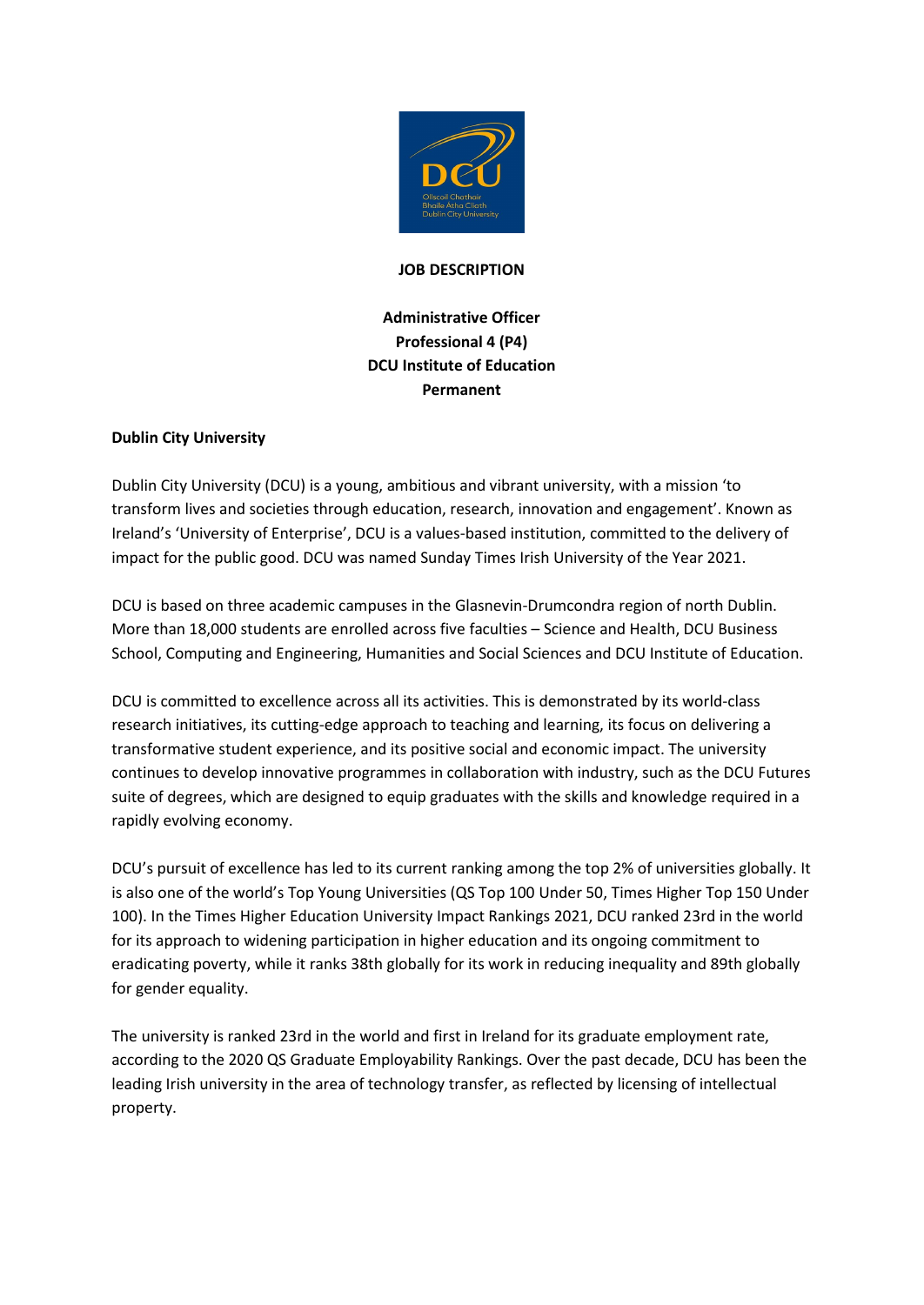#### **Overview of the department**

The DCU Institute of Education is the newest faculty of Dublin City University. Established in 2016 as Ireland's first university faculty of education, it has a staff of more than 140 full-time academics, an administrative team of 28 and a student body in excess of 4,000. The Institute brings together students of education across all sectors from early childhood, to primary and post-primary and further and higher education. As well as providing a range of undergraduate programmes in education, the Institute offers a rich menu of taught and research-based post-graduate programmes at doctoral, masters, diploma and certificate levels.

#### **Role Profile**

The Institute is seeking to recruit an Administrative Officer in the Faculty Office. The person appointed will report to the Faculty Manager or nominee. While the person appointed may be assigned to any area of Faculty Operations, the initial area of focus will be Academic Affairs.

#### **Duties and Responsibilities**

The duties and responsibilities of the position include, but are not restricted to, the following:

- **1. Examinations and Assessment Administration**: processing a large volume of results to deadline while maintaining data accuracy, quality and integrity; producing reports and providing high quality support for internal review and examinations boards; advising on and ensuring compliance with relevant regulations.
- **2. Academic Programme Administration:** drafting and validating key programme documents, including academic structures and programme regulations; advising chairs and programme boards on university regulations; maintaining an accurate programme record on the Student Information System; providing the secretariat to programme boards; supporting programme accreditation and review.
- **3. Timetabling:** planning for and generating timetables for a large number of undergraduate and postgraduate programmes, ensuring the requirements of each programme, school and student group are met; working collaboratively within and outside the Faculty to find solutions to timetable challenges; generation of reports, extraction and analysis of timetabling data, and maintenance of records associated with the timetabling function; participate in ongoing timetable system developments.
- **4. Research Administration:** including provision of secretariat to the Faculty's research committees; assist research student registration and scholarship funding allocation; acting as purchasing approver on research-related accounts.

The successful individual may be assigned to work with another of the faculty office teams in an equivalent administrative role or to assist with discrete faculty projects.